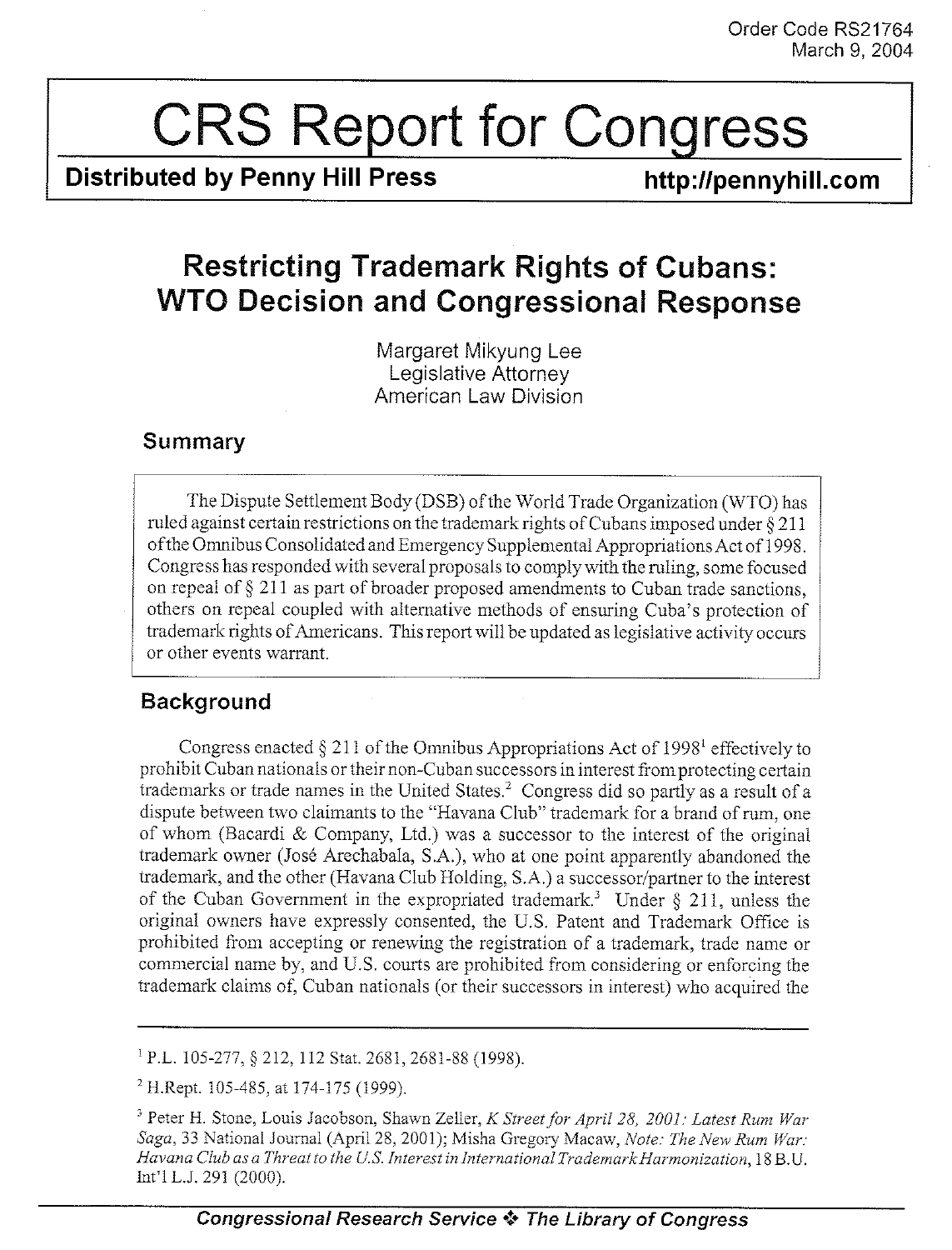trademark or trade name from the Cuban Government, where the trademark or trade name had been used in connection with property confiscated on or after January 1, 1959, without compensation to the original owners. This provision was challenged by the European Community in the World Trade Organization as being inconsistent with U .S . obligations under the Agreement on Trade-Related Aspects of Intellectual Property Rights (TRIPS Agreement). Federal courts have held that § 211 and related Cuban-embargo provisions bar infringement suits by successors-in-interest to a Cuban corporation .'

A DSB panel issued a decision finding that § 211 was inconsistent with the TRIPS Agreement in some respects, but was either not inconsistent in other respects or not proven to be inconsistent in other respects by the European Community.<sup>5</sup> The European Community appealed the panel ruling and the Appellate Body issued a decision which reversed the lower panel's ruling in some respects<sup>6</sup>; the rulings and recommendations were formally adopted by the DSB on February 1, 2002.<sup>7</sup> Essentially, the Appellate Body held that subsections  $211(a)(2)$  and  $211(b)$ , concerning court recognition or enforcement of trademark rights, were inconsistent with the national treatment requirements of the TRIPS Agreement and the Paris Convention (1967)<sup>8</sup> (parts of which were incorporated by reference into the TRIPS Agreement) and with the most-favored-nation requirement of the TRIPS Agreement.

Under Articles 21 and 22 of the Understanding on Rules and Procedures Governing the Settlement of Disputes (DSU), a WTO Member whose measure is found to be inconsistent with WTO obligations must inform the DSB of its intentions with regard to implementation of the rulings and recommendations of the DSB . The implementation is to take place within a "reasonable period of time." Although the complaining WTO Member maybe granted compensation and suspension of concessions or other obligations if compliance does not take place within a reasonable period of time, such compensation and suspension are intended to be temporary and the respondent Member is expected to bring inconsistent measures into compliance with WTO obligations . Initially, the United States and the European Community agreed that a reasonable period of time for the United States to amend § 211 to be consistent with WTO obligations would expire on December 31, 2002, or the date of adjournment of the  $107<sup>th</sup>$  Congress, whichever was later, but not later than January 3, 2003. $\degree$  Subsequently, the two parties to the dispute agreed three times to extend the final deadline, most recently to December 31, 2004.<sup>10</sup>

<sup>6</sup> WTO Dispute Settlement Appellate Body, § 211 Case, WT/DS176/AB/R (Jan. 2, 2002).

<sup>10</sup> WTO Dispute Settlement Appellate Body,  $\S$  211 Case, WT/DS176/14 (Dec. 24, 2003).

<sup>&</sup>lt;sup>4</sup> Havana Club Holding, S.A. v. Galleon, S.A., 203 F.3d 116 (2d Cir. 2000); cert. denied by Havana Club Holding, S.A. v. Bacardi & Co., 531 U.S. 918 (2000).

<sup>&#</sup>x27; WTO Dispute Settlement Panel, United States-Section 211 Omnibus Appropriations Act of 1998 [hereinafter § 211 Case], WT/DS176/R (Aug. 6, 2001).

WTO Dispute Settlement Appellate Body,  $\frac{1}{2}$  211 Case, W1/DS176/9 (Feb. 6, 2002).

<sup>&</sup>lt;sup>8</sup> The Stockholm Act (Convention revising the Paris Convention of March, 20, 1883, as revised, for the Protection of Industrial Property), July 14, 1967, 21 U.S .T. 1583, 24 U .S .T. 2140.

WTO Dispute Settlement Appellate Body,  $\S 211$  Case, WT/DS176/10 (April 5, 2002).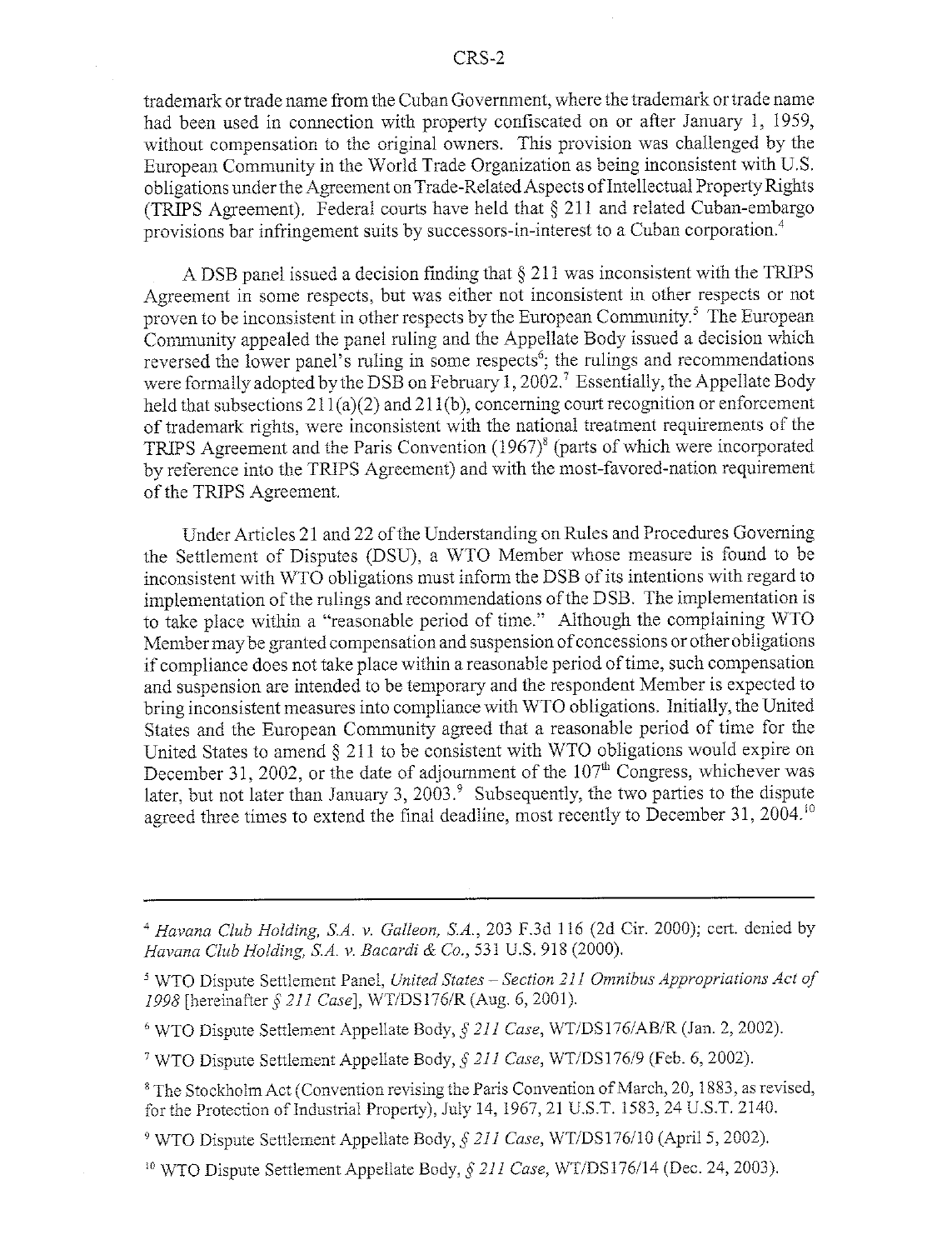The United States continues to submit status reports to the DSB, noting that the Administration has been consulting with the  $108<sup>th</sup>$  Congress.<sup>11</sup>

### Ruling of the DSB Appellate Body

The Appellate Body noted that the European Community was challenging subsections  $211(a)$  and (b) on their face, and not as applied. This meant the Appellate Body did not specifically concern itself with whether the U.S. decision in the Havana Club case was consistent with the TRIPS Agreement. The Appellate Body further noted that neither the Cuban Foreign Assets Control (CFAC) regulations nor the Trading with the Enemy Act, under which the regulations were promulgated, was at issue,

Paragraph 211(a)(1) prohibits the approval or authorization under 31 C.F.R. § 515 .527 (the CFAC regulation concerning transactions related to the registration and renewal of intellectual property with the relevant U.S. agencies) of any payment or transaction with respect to a trademark, trade name or commercial name that is the same as or substantially similar to those used in connection with assets which have been confiscated (defined in the CFAC regulations as expropriation by the Cuban Government without compensation) unless the original owner or the owner's successor-in-interest has expressly consented. Although the European Community challenged this paragraph as inconsistent with various articles of the TRIPS Agreement, ultimately the DSB ruled that this was not inconsistent, holding, inter alia, that the United States was not obligated to accept the registration of a trademark which did not satisfy the substantive registration requirements of U.S. law (in this case, that the registrant be the rightful owner under U.S. law) although the trademark was already registered in another Member ofthe WTO or the Paris Union (Paris Convention organization).

Paragraph  $211(a)(2)$  prohibits U.S. courts from recognizing, enforcing or otherwise validating any assertion of rights by a "designated national" based on U .S . common-law trademark rights or on U .S . trademark registration of a confiscated trademark, trade name, or commercial name . Subsection 211(b) prohibits U.S . courts from recognizing, enforcing or otherwise validating any assertion of treaty rights bya "designated national" or its successor-in-interest for a U .S . trademark, trade name, or commercial name that is the same as or substantially similar to those used in connection with assets which have been confiscated, unless the original owner or the owner's successor-in-interest has expressly consented. The term "designated national" is defined in subsection  $211(d)$  by reference to the CFAC regulations as including Cuba, Cuban nationals (including corporations controlled by the Cuban Government), and additionally, a foreign national who is a successor-in-interest to a designated national.

The Appellate Body of the DSB analyzed the meaning of paragraph 211(a)(2) and subsection 211(b) with regard to trademarks separately from the meaning of these provisions in the context of trade names because the lower panel had ruled that trade names were not covered under the TRIPS Agreement and thus WTO Members had no obligation to protect trade names . The Appellate Body of the DSB ruled that with regard to original owners of U.S. trademarks, paragraph  $211(a)(2)$  and subsection  $211(b)$  are inconsistent with the national treatment requirements in the TRIPS Agreement and the

<sup>&</sup>lt;sup>11</sup> WTO Dispute Settlement Appellate Body,  $\S 211$  Case, WT/DS176/11/Add.16 (Feb. 6, 2004).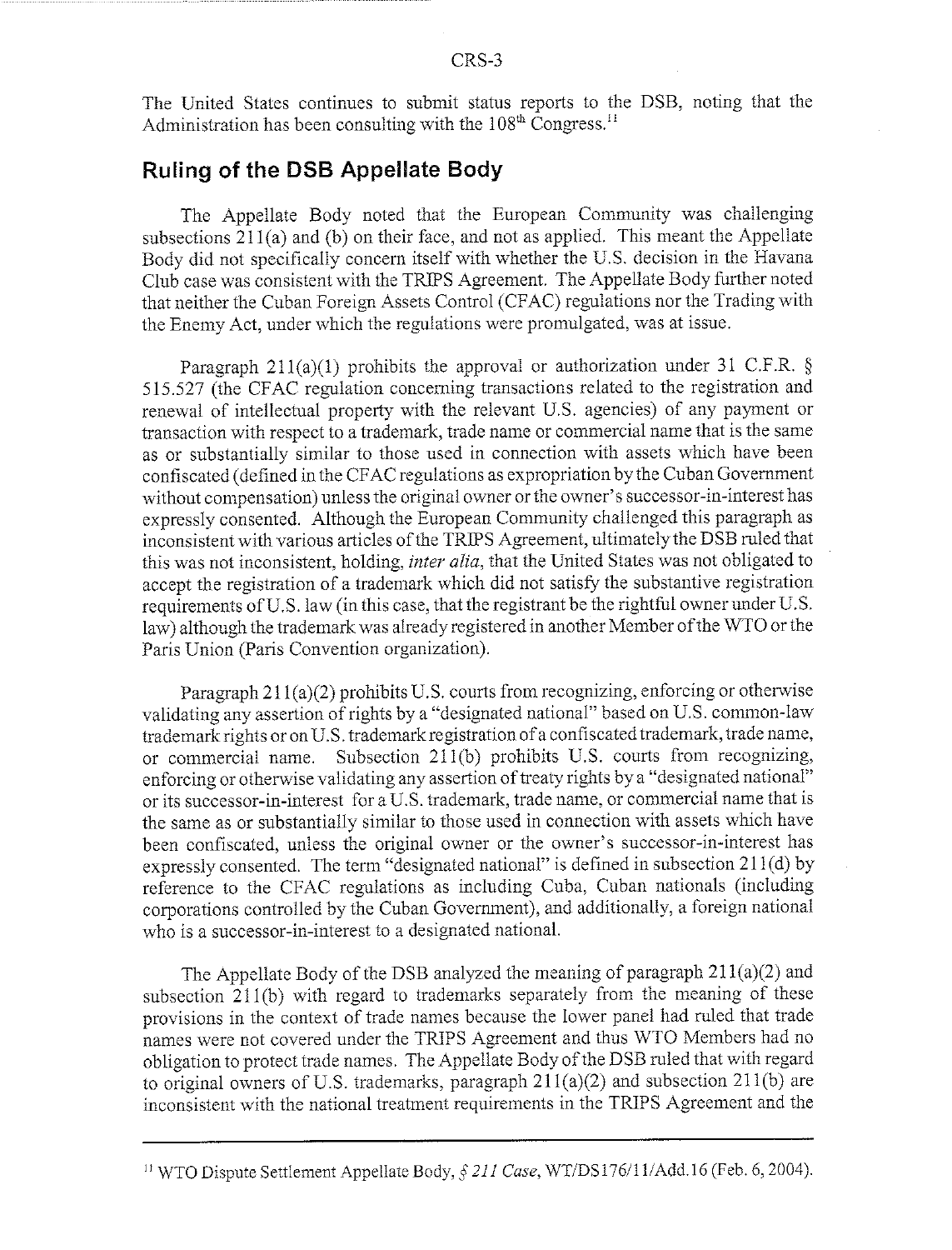Paris Convention. National treatment means that a WTO Member must extend to owners of U.S . trademarks who are nationals of other WTO Members the same protections and remedies available to U.S . owners of U.S . trademarks . By making a distinction between the abilities of U.S. owners and Cuban owners of U.S. trademarks to protect their trademarks in U.S. courts, paragraph  $211(a)(2)$  and subsection  $211(b)$  violated the national treatment obligation.

This conclusion was based upon hypothetical circumstances posed by the European Community, substantially as follows. A U.S. national acquires rights in the U.S. to "Trademark A." A separate entity acquires separate rights to the same, or a substantially similar, trademark in Cuba. The Cuban rights are subsequently confiscated. Under paragraph  $211(a)(2)$  and subsection  $211(b)$ , the ability of the U.S. national owner of "Trademark A" to assert its U.S. rights in U.S. courts is not affected by this confiscation. By contrast, suppose a Cuban. national had originally acquired the U.S . rights to "Trademark A" and a separate entity had acquired the separate Cuban rights to the same, or substantially similar, trademark in Cuba. Upon confiscation of the Cuban right in Cuba, the original Cuban owner of the U .S . rights to "Trademark A' becomes subject to the enforcement restrictions of paragraph  $211(a)(2)$  and subsection  $211(b)$  because the Cuban owner is a "designated national": the ability of the original Cuban owner of the U.S. rights to enforce them in U.S. courts depends upon the consent of the successor-ininterest to the separate, confiscated Cuban rights. In this situation, the U.S. owner clearly receives better treatment than would the Cuban owner .

The Appellate Body of the DSB ruled that with regard to successors-in-interest to the original owners of trademarks, paragraph 211(a)(2) is inconsistent with the national treatment requirements in the TRIPS Agreement and the Paris Convention . Paragraph  $211(a)(2)$  discriminates between the rights of a U.S. successor-in-interest, who is not included in the definition of a designated national, and a foreign successor-in-interest, who is included in the definition of a designated national. The United States argued that, in practice, a U.S . national would never be granted a license to become a successor-ininterest under the CFAC regulations and therefore there was no discrimination under paragraph  $211(a)(2)$ . But the European Community argued, and the Appellate Body agreed, that although a would-be U.S. successor-in-interest may be barred under the CFAC regulations alone, a would-be foreign successor-in-interest faced two hurdles to asserting rights  $-$  the CFAC licensing regulations and paragraph 211(a).

With regard to successors-in-interest to original owners of trademarks, subsection 211(b) was found not to be inconsistent with the national treatment provisions of the TRIPS Agreement and the Paris Convention, because subsection 211(b) limits the enforceability of trademark treaty rights of a designated national or its successor-ininterest, who might be either a U.S. or a foreign national. Therefore, there is no discrimination between U.S. and foreign successors-in-interest that would be inconsistent with WTO obligations.

The Appellate Body of the DSB ruled that with regard to original owners of trademarks, paragraph  $211(a)(2)$  and subsection  $211(b)$  are inconsistent with the mostfavored-nation requirements in the TRIPS Agreement. Most-favored-nation treatment effectively means that a WTO Member must extend to nationals of all other WTO Members any protections or rights that it extends to nationals of any WTO Member, so there is no discrimination among other WTO Members (regional trade agreements/groups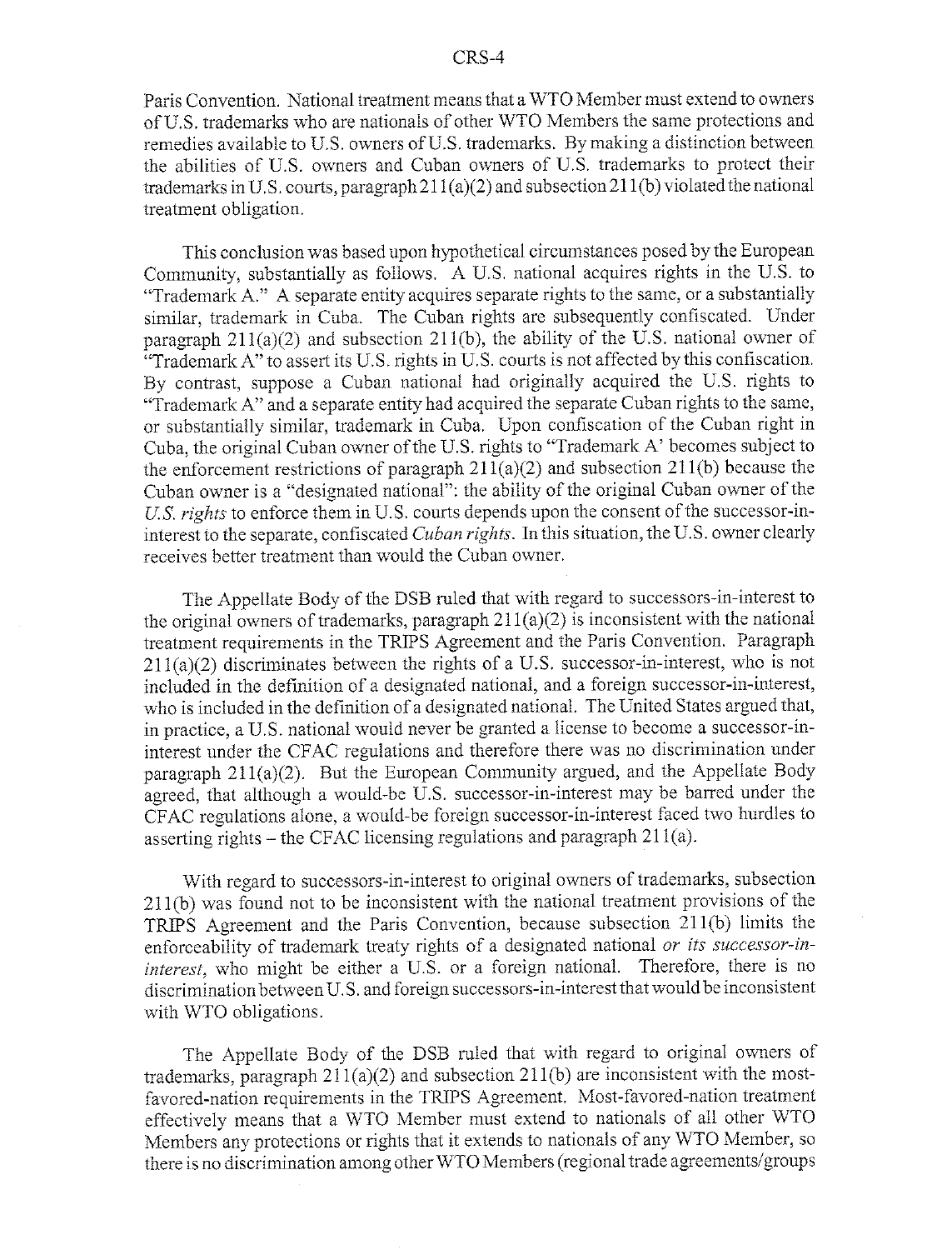such as the North American Free Trade Agreement or the European Community are a special circumstance within the WTO). Although all foreign successors-in-interest are at an equal disadvantage under paragraph 211(a)(2) and subsection 211(b), only Cuban original owners are at a disadvantage compared with the nationals of all other WTO Members. The scenario described above concerning two pre-confiscation original owners of U.S. trademarks operates to illustrate the violation of the most-favored-nation requirement. Under that scenario, the non-Cuban foreign original owner of a U.S. trademark similar to a Cuban trademark for a confiscated business or assets would be able to assert its rights in U.S. courts, while a Cuban original owner would not.

The Appellate Body of the DSB disagreed with the lower panel's ruling with regard to the protection of trade names, ruling that trade names were covered under the TRIPS Agreement and therefore WTO Members were obligated to extend protections to trade names under the TRIPS Agreement. Under the same rationale described above for trademarks, with regard to original owners of trade names, paragraph 211(a)(2) and subsection 211(b) were found to be inconsistent with the national treatment requirements in the TRIPS Agreement and the Paris Convention, Similarly, with regard to successorsin-interest to owners of trade names,  $211(a)(2)$  was found to be inconsistent with the national treatment requirements in the TRIPS Agreement and the Paris Convention, but subsection 211(b) was not. Finally, with regard to trade names, paragraph  $211(a)(2)$  and subsection 211(b) were found to be inconsistent with the most-favored-nation provision of the TRIPS Agreement.

### Proposed Legislation and Recent Developments

Six bills in the 108<sup>th</sup> Congress would bring the United States into compliance with the ruling of the Appellate Body. Some of these bills have compliance as the major focus. Others would include compliance as part of a broader rollback in Cuban sanctions. H.R. 188 (the Cuba Reconciliation Act), H .R. 1698, and S . 403 (the United States-Cuba Trade Act of 2003), would lift the trade embargo on Cuba by, among other things, repealing § 211 . H.R. 3422 (the Bridges to the Cuban People Act of 2003) would ease the trade embargo on Cuba for certain purposes, such as export of food and medicine, and would repeal § 211 as part of its scheme to engage Cuba . H.R. 2494 and S. 2002 (both named the United States-Cuba Trademark Protection Act of 2003) seek to improve and promote compliance with international intellectual property obligations relating to Cuba by repealing § 211 and by further providing for amendments to current laws and regulations to implement the holdings of the Appellate Body . They would authorize assignment and enforcement of trademarks, trade names, or domain names in which a Cuban national has an interest; clarify that the Trademark Act of 1946 (popularly known as the Lanham Act, at 15 U.S.C. §§ 1051 et. seq.) applies to Cuban nationals to the extent necessary to give effect to their rights under treaties or reciprocity relating to trade or commercial names or repression of unfair competition; clarify that a manufacturer or distributor of spirits outside the United States who uses a mark or geographical indication for such spirits shall be considered damaged by a mark or geographical indication used by a competitor which deceptively indicates a place of origin other than the actual origin of the spirits; and authorize U.S. courts to recognize and enforce the rights of a Cuban national in a trademark or trade name based on common law or the Trademark Act of 1946 . In order to ensure that trademarks owned by U .S . nationals will be adequately protected in Cuba, H.R. 2494 and S. 2002 provide for a registry of trademarks owned by U.S. nationals and registered in or submitted for registration in Cuba on or after January 1, 1959 . The